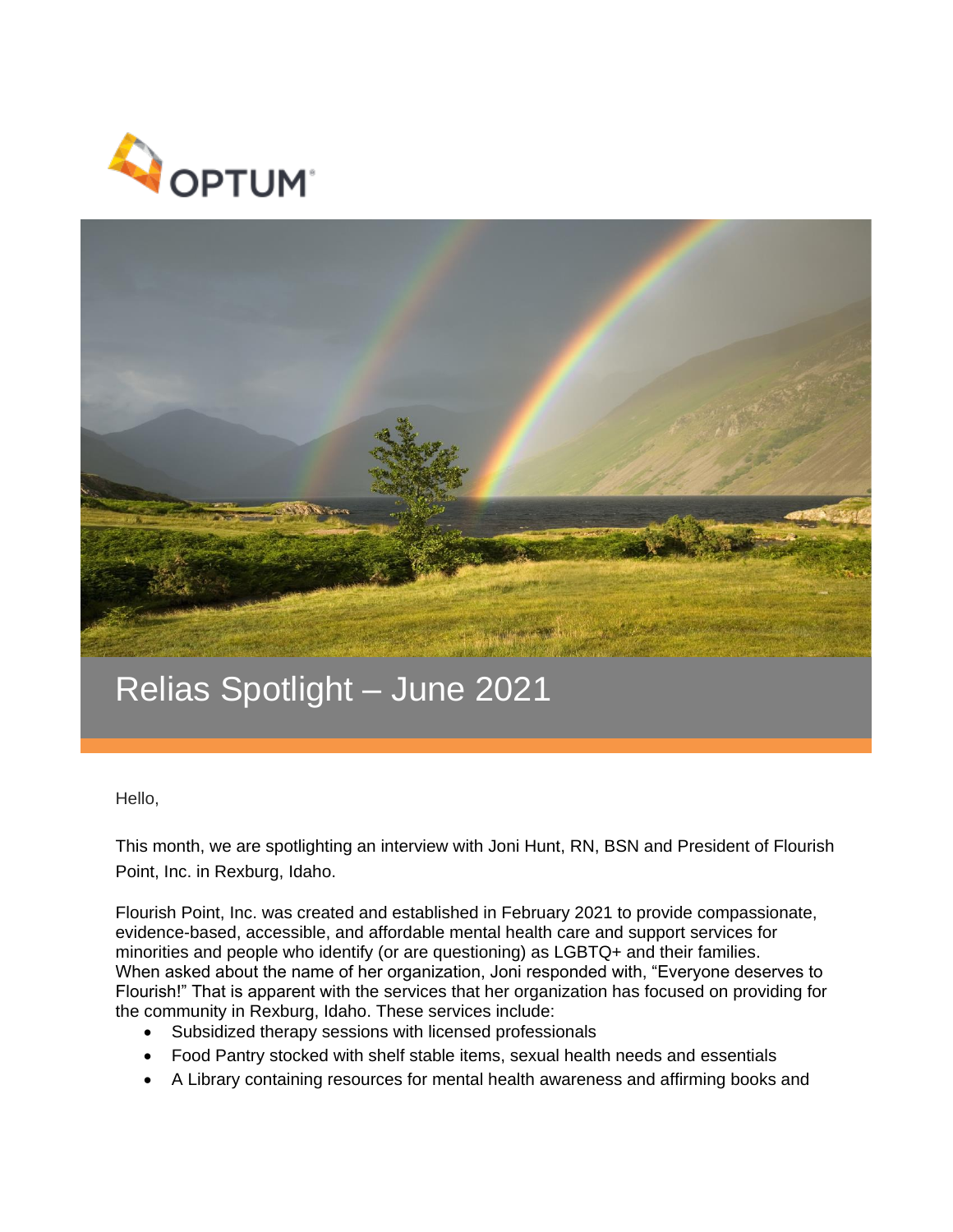films for LGBTQ+ individuals

- Gender Affirming Clothing Closet
- Community Education



While therapy, food, resources, and education seemed like a natural fit for a community agency, we asked "What is the importance of a Gender Affirming Clothing Closet?" Joni stated, "It allows the Trans population specifically as well as others who are questioning their gender, a safe place to go to shop without the worry of stares, negative comments, judgements or harassment." "A new wardrobe can be very expensive as well." she added and "this way, individuals can try on clothes, have some fun and take what they need."



It was apparent throughout our conversation that Joni and her team want all who walk through their doors to feel welcomed, accepted and loved.

If you are in the Rexburg area and want to support the *1 st Annual Pride Day Event*, it is